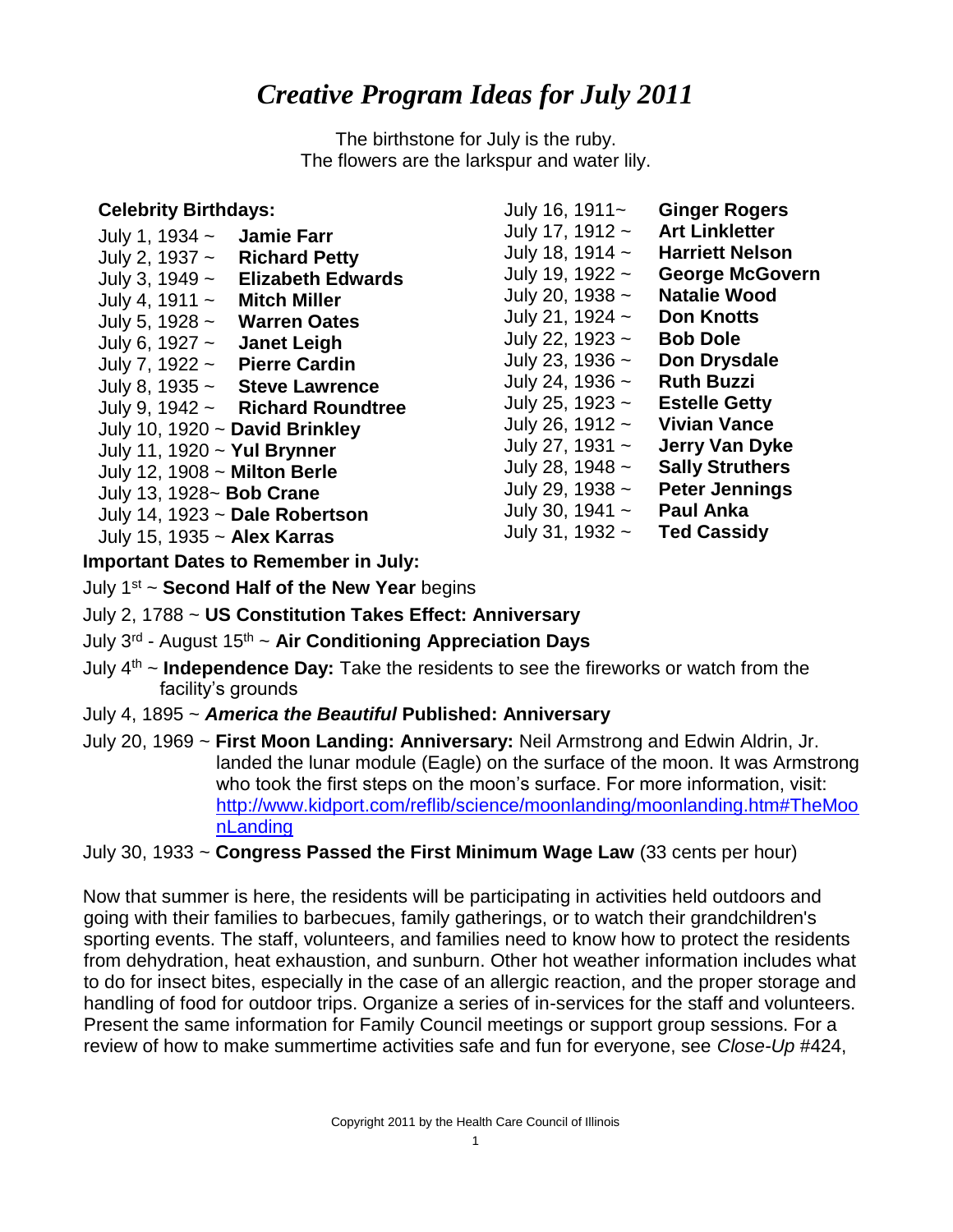[http://www.nursinghome.org/pro/frmNewsletter.asp?strFile=/pro/newsletters/closeup\\_new/200](http://www.nursinghome.org/pro/frmNewsletter.asp?strFile=/pro/newsletters/closeup_new/2002/cu0476.html)  [2/cu0476.html.](http://www.nursinghome.org/pro/frmNewsletter.asp?strFile=/pro/newsletters/closeup_new/2002/cu0476.html) By taking simple precautions, the residents can enjoy being outdoors and participating in special summertime activities.

**National Make a Difference to Children Month:** Include the children and teens involved in your intergenerational program in summer activities the residents enjoy. Invite the older children and teens to be volunteers at the facility as friendly visitors, computer/e-mail instructors, transporters, activity group leaders, garden assistants, etc. Include the younger children in creative arts activities, board games, cards, checkers, chess, picnics, gardening, etc. It is imperative you provide proper orientation for the children and teens signed up as volunteers at the facility. Remember to match their assignments with their talents and interests. Develop an application form for all youth volunteers so you will have emergency information and one parent's signed consent to participate in the volunteer program. Provide job descriptions, written schedules, and a "contract" that must be signed by the activity director, child/teen, and one parent.

**Family Reunion Month:** Help the residents celebrate their families by organizing a family picnic and inviting the families to come. Grill hamburgers and hot dogs. Include several salads, potato chips and watermelon for dessert. Provide extra shade by renting canopies. Ask the families to bring lawn chairs and folding tables for extra seating. Have a clown for the children. Ask a local scout troop to help with carnival games and purchase inexpensive prizes. Hire a local band to play the residents' favorite songs or hire a DJ. Enlist the help and support of the interdisciplinary team during the event and reward them by inviting them to eat lunch with the families. Ask an amateur photographer to take pictures of the families and the festivities.

**Grilling Month:** It's time to dust off the grills and do some cooking activities outdoors. If the facility doesn't own a grill, you can borrow some from the staff and families, or purchase a small grill for the department. You will also need some coolers to keep food cold until serving time. If you don't have room to picnic on the facility grounds, you can take the residents to a forest preserve for the afternoon, and grill under the shade of the trees. Be sure each floor/unit has a chance to participate during the course of the summer. Get assistance from the dietary staff regarding food safety, proper serving temperatures, storage temperature precautions, etc. Be sure the residents can get up to the tables in their wheelchairs or are able to transfer safely to the picnic benches. You may have to take some folding tables to the patio or the forest preserve for proper seating. After you eat, plan some outdoor games, such as, blowing bubbles, singing campfire songs, Frisbee, ring-toss, etc. Before discarding the coals, invite the residents to roast marshmallows and make s'mores as a special treat.

**Wheelchair Beautification Month:** Have a wheelchair decorating contest. The residents can decide on a theme for their floor/unit. Provide the decorating supplies, e.g., ribbon, flowers, streamers, etc. in the activity center and encourage the families to help their loved ones decorate their wheelchairs. Involve the residents' grandchildren or the children involved in the intergenerational program. Organize a "parade" through the facility and around the block to show off the creativity to the community. Be sure to publicize the event and take lots of pictures. This is also a good time to have volunteers make new wheelchair bags for the residents.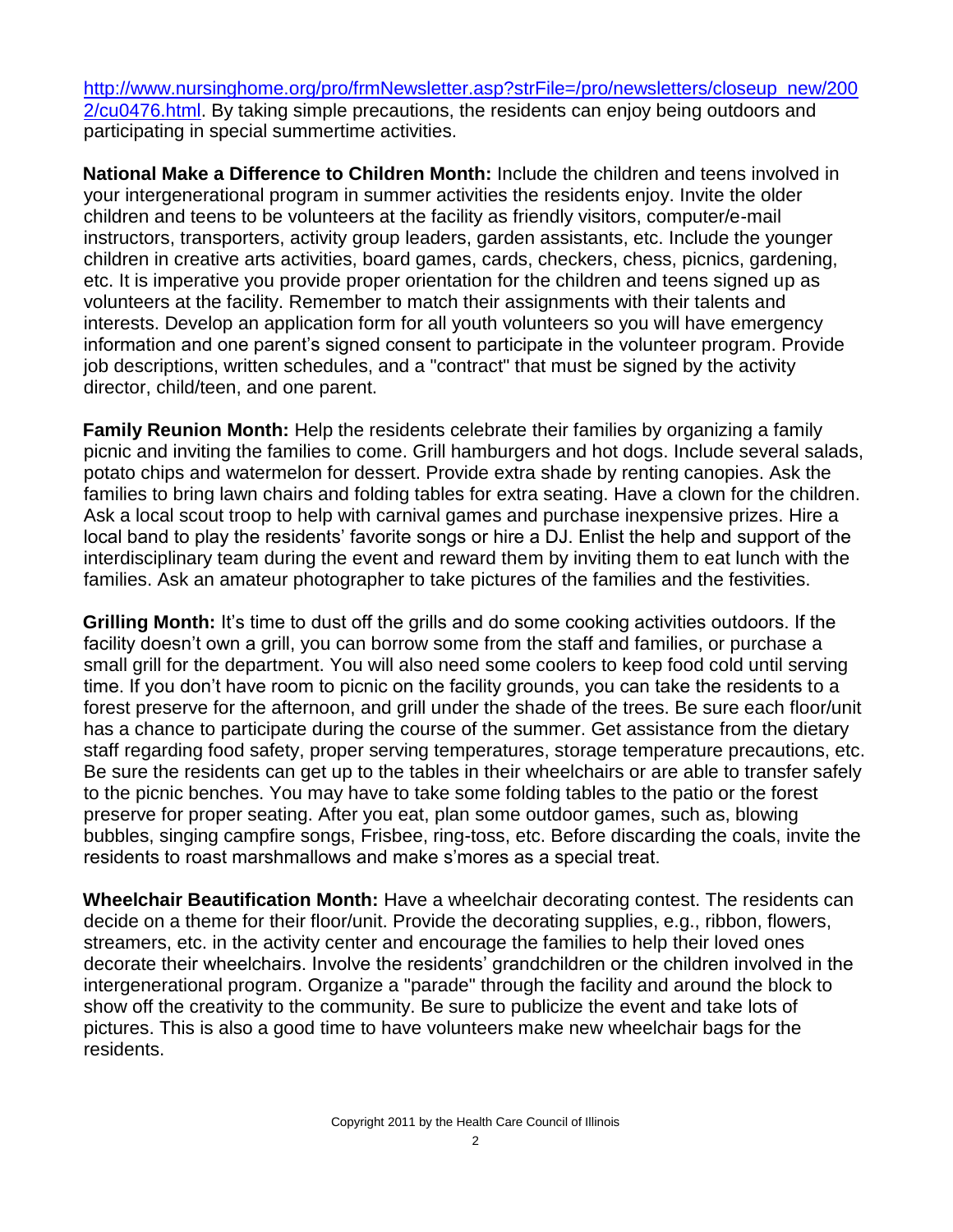**July 1st ~ First United States Zoo: Anniversary:** On this date in 1874, the Philadelphia

Zoological Society opened the first zoo in the United States featuring 100 animals. More than 3,000 visitors traveled by foot, horse and carriage and steamboat to visit the exhibits. The cost of admission was 25 cents for adults and 10 cents for children. Plan a visit to your local zoo. Create your own zoo by having the floors/units choose an animal theme and decorate accordingly. One floor/unit could feature large cats, e.g., lions, tigers, panthers, etc. Another could be the reptile house and feature snakes, lizards, alligators, etc. Another could choose to feature an aviary or small mammals as a theme. Encourage the staff to choose a theme and decorate the dining rooms, lounges, activity center, laundry, etc. Offer tours of all the "exhibit" areas. Discuss how zoos have changed over the years and what the residents enjoy best about visiting the zoo.

**July 2nd – 5 th ~ National Tom Sawyer Days**: Discuss the adventures of this fictional character and his friends. Ask the residents how old they were when they read *The Adventures of Tom Sawyer* for the first time. Using the Internet, develop a trivia quiz about Tom and his friend Huckleberry Finn. If any of the residents have traveled by steamboat on the Mississippi River, ask them to describe their experience and what they saw along the way. Take the residents on an imaginary trip down the Mississippi through guided imagery. Have the residents draw scenes from the books about Tom Sawyer. Mat the pictures and hang them in a prominent space where the residents and families gather. Using travel brochures or old *National Geographic* magazines have the residents make scrapbooks and collages about traveling down the Mississippi River and the beautify scenery along the way.

**July 3rd ~ Stay Out of the Sun Day:** Use today to educate the residents and families about the dangers of sitting in the sun without the proper sun block. Emphasize the importance of applying at least SPF 15 sun block before going outdoors and trying to sit in shaded areas. Keep plenty of sun block on hand for activities that take place outdoors and to use on outings. Encourage the residents to wear loose fitting clothing and a hat when participating in outdoor activities.

**July 6th ~ 75th Anniversary of the First Major League All-Star Game:** The first midsummer All-Star Game was held at Comiskey Park in Chicago. Babe Ruth led the American League with a home run; contributing to the American League's victory over the National League 4-2. Discuss the history of the All-Star Game, how players are chosen to play, the line-up for this year's game, etc. Ask the residents for their ideas about what players should be chosen to play this year. Keep a list of their choices and compare the residents' list with the final roster. Be sure to watch the All-Star Game. Check your local television guide for the time and channel.

**July 6th ~ Anniversary of the First Airship Crossing the Atlantic:** In 1919, the R 34, a super Zeppelin dirigible, was the biggest and best of its kind. In the early hours of July 3 it left the airfield where it was stationed and set out across the Atlantic. On July 6 it landed in New York's Roosevelt Field. The R-34 made history by being the first airship to not only cross the Atlantic from the east, but also make a return flight. The entire trip took 108 hours and 12 minutes. Discuss the many changes in air travel over the last century. Determine if any of the residents have ever flown in a dirigible and what it was like. For more information, visit: [http://heritage.scotsman.com/ingenuity.cfm?id=430902005.](http://heritage.scotsman.com/ingenuity.cfm?id=430902005)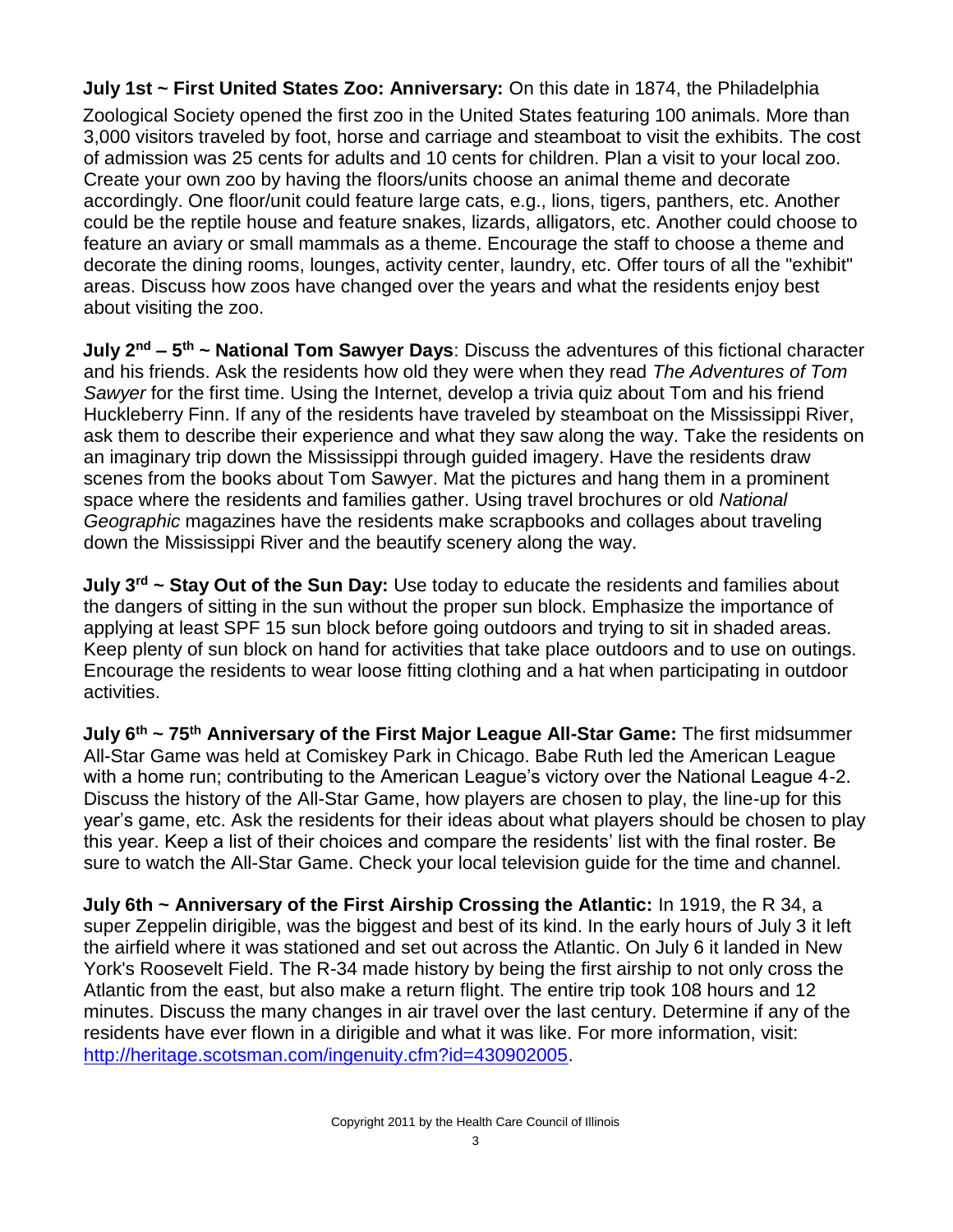**July 8th ~ National Ice Cream Day:** Celebrate one of America's favorite summer treats -- ice cream. Borrow several ice cream makers so the residents on each floor/unit can make a batch of homemade ice cream to enjoy. Have the residents choose a flavor they'd like to make and purchase all the ingredients. Most ice cream makers come with recipes or you can try recipes from one of these websites: [http://www.ice-cream-recipes.com/,](http://www.ice-cream-recipes.com/)

[http://www.sendicecream.com/recformakice1.html,](http://www.sendicecream.com/recformakice1.html) [http://www.sendicecream.com/recfor](http://www.sendicecream.com/recfor%20makice1.html) [makice1.html.](http://www.sendicecream.com/recfor%20makice1.html) When the ice cream has hardened, have an ice cream social for each floor/unit. Supplement the homemade ice cream with "store bought" flavors. Help the residents make their own sundaes.

## **July 11th ~ Anniversary of the Burr-Hamilton Duel:** In 1804, the Vice President of the

United States, Aaron Burr, shot and mortally wounded former Secretary of the Treasury, Alexander Hamilton in a duel at Weehawken, New Jersey. Discuss this famous duel and what the residents think about the practice of dueling. Determine if any of the residents' ancestors were involved in a duel and what the outcome was. For more information, visit: [http://en.wikipedia.org/wiki/Burr-Hamilton\\_duel](http://en.wikipedia.org/wiki/Burr-Hamilton_duel) [a](http://en.wikipedia.org/wiki/Burr-Hamilton_duel)nd [http://www.nps.gov/archive/jeff/LewisClark2/Circa1804/In1804/HeadlinesAaronBurrDuel.htm.](http://www.nps.gov/archive/jeff/LewisClark2/Circa1804/In1804/HeadlinesAaronBurrDuel.htm)

**July 16th ~ Anniversary of the First Atom Bomb Test**: In 1945, in the New Mexican desert at Alamogordo Air Base, the experimental atom bomb was set off at 5:30 a.m. Ask the residents if they remember the event and how they felt about it. Discuss how this test affected the outcome of World War II, and ultimately the lives of millions of people for generations. For more information about the atom bomb test, visit:

<http://www.eyewitnesstohistory.com/atomictest.htm> and [http://nuclearweaponarchive.org/Usa/Tests/Trinity.html.](http://nuclearweaponarchive.org/Usa/Tests/Trinity.html)

**July 17th ~ Anniversary of Disneyland Opening**: In 1955, Walt Disney's dream of opening a theme park the entire family could enjoy was finally realized. Disneyland opened in Anaheim, California to huge crowds. At the time it opened, Disneyland had various areas of interest -- *Main Street USA*, *Adventureland*, *Frontierland*, *Fantasyland*, and *Tomorrowland*. Hold a Disneyland Day for the residents. Have each floor or unit choose a theme from the list above and decorate accordingly. See how many residents have been to Disneyland and what they remember about the experience. Encourage the staff and volunteers to dress like familiar Disney characters -- Mickey Mouse, Pluto, Snow White, Sleeping Beauty, Cinderella, the seven dwarfs, Prince Charming, etc. Show Disney cartoons featuring familiar characters throughout the day. For more information about Disneyland, visit: [http://www.usc.edu/libraries/archives/la/disneyland/,](http://www.usc.edu/libraries/archives/la/disneyland/)

[http://www.justdisney.com/disneyland/history.html,](http://www.justdisney.com/disneyland/history.html) and [http://en.wikipedia.org/wiki/Disneyland.](http://en.wikipedia.org/wiki/Disneyland)

**July 19th ~ Anniversary of Marilyn Monroe's First Screen Test:** In 1946, Marilyn Monroe went to Twentieth Century-Fox Studios for her first screen test. The screen test did not include sound, but she did so well that the studio executives offered Marilyn her first contract. In 1948 she filmed *Scudda-Hoo! Scudda Hay!* and completed a total of 29 movies, ending with *The Misfits* in 1961. Determine if any of the residents were lucky enough to see Marilyn Monroe perform in person, or get an autograph. Discuss her short career. Hold a "premiere" of one of Marilyn Monroe's movies. Have a Marilyn Monroe look-alike contest -- include the residents and families -- and give prizes to the top three individuals. For more information, visit: [http://www.answers.com/topic/marilyn-monroe.](http://www.answers.com/topic/marilyn-monroe)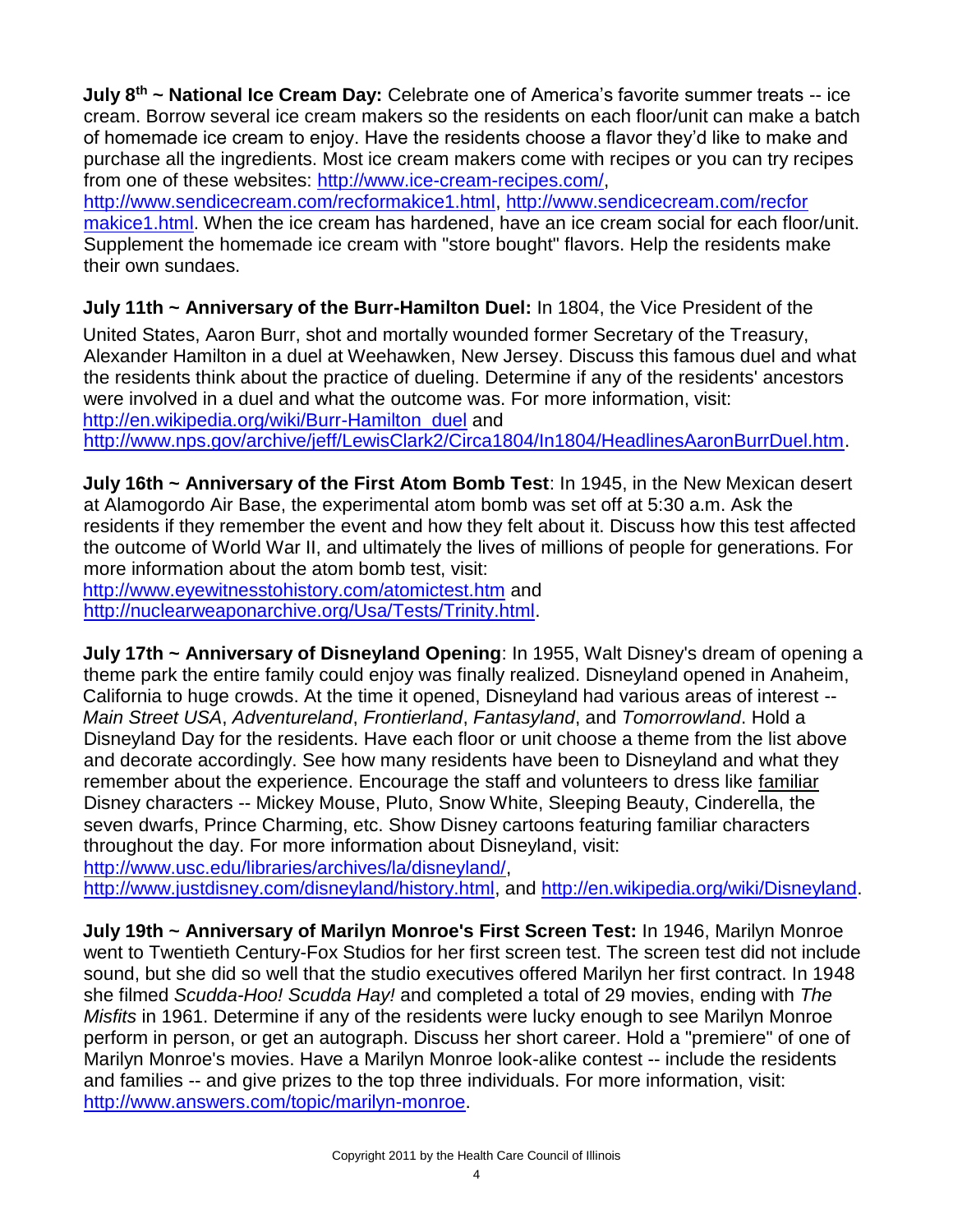**July 20th – 26 th ~ National Make Someone Smile Week:** Ask everyone to pass along a smile this week -- it's free and easy to do. When you smile at someone, you can brighten their day. Encourage the residents to help spread smiles this week. Have the residents make lists of the reasons people smile and post the lists on the floor/unit bulletin boards. Encourage the families, volunteers, and staff to add to these lists throughout the week. Publish the ten most popular reasons individuals smile in the next facility newsletter. For more information, visit: [http://searchwarp.com/swa235616.htm.](http://searchwarp.com/swa235616.htm)

**July 23rd ~ Gorgeous Grandma Day:** This is a day to honor women who have aged with style. Offer a day of glamour for the ladies -- manicures, hairstyling, and make-up. Engage in fundraising activities throughout the month to raise money for the ladies to get their hair styled at the beauty shop. Enlist the assistance of the CNAs to help by cutting the residents' nails and helping the ladies get dressed up. Contact several Mary Kay beauty consultants and ask them to provide facials and make-up application for the ladies. (Be sure they know this is a "service project" and will not result in sales.) In the afternoon have a high tea for the ladies and their families. Take pictures of the ladies with their families.

**July 24th ~ Tell an Old Joke Day:** Dust off your favorite joke books and spend the day sharing old jokes at the beginning and/or end of activities and in conversations with the residents. See how many old jokes the residents can tell. Write down the residents' favorite jokes and share them in the facility newsletter. If the residents enjoy telling jokes, post a "joke of the day" on the bulletin boards around the facility. Engage the residents by asking them to bring jokes to the activity department. Have volunteers enlarge the joke or cartoon and paste it onto card stock. Each day post a new joke.

**July 25th – 30th ~ National Scrabble Championship:** Hold your own Scrabble championship. Borrow several Scrabble Games (enough for each floor/unit) and hold contests on each floor/unit to determine the best players. Bring these players together for a play-off until the best four players remain. To make it more interesting, partner with a "sister" facility or another nearby nursing home. Include these players in the play-off. Give all play-off participants a certificate. Award a trophy or blue ribbon to the winning floor/unit or facility. Serve refreshments and celebrate the winners.

**July 26th ~ National Day of the Cowboy:** This is a day to pay homage to the cowboy and our Western heritage. Allow the staff to wear jeans, western shirts, cowboy hats, boots, etc. Discuss the contributions made by cowboys and cowgirls during the western expansion of our country. Encourage residents, family members, and staff who play the guitar to dust them off and provide entertainment for an afternoon social.

**July 28th ~ 75th Anniversary of the Singing Telegram:** Offer "singing telegrams" for the residents as a fundraising project for the activity department. Advertise this service in the facility newsletter and post flyers on centrally located bulletin boards. Decide whether to offer a carnation with baby's breath in a small vase or helium balloon along with the singing and charge accordingly. The residents will get a kick out of getting a singing telegram.

## **July Craft**

## **Patriotic Picture Frame**